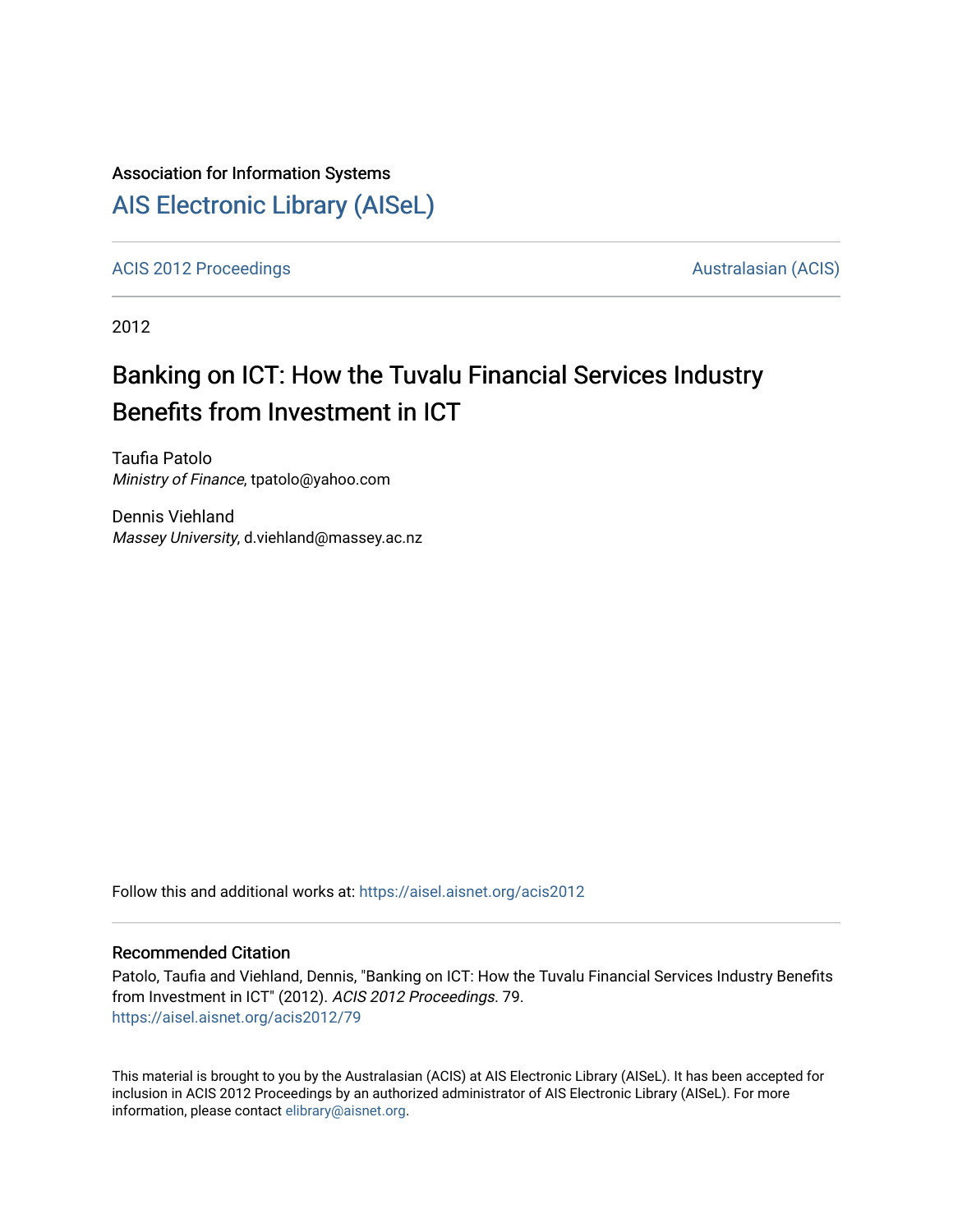## **Banking on ICT: How the Tuvalu Financial Services Industry Benefits from Investment in ICT**

Taufia Patolo Ministry of Finance Funafuti, Tuvalu Email: tpatolo@yahoo.com

Dennis Viehland Massey University Auckland, New Zealand Email: d.viehland@massey.ac.nz

#### **Abstract**

*Financial service industries in every country have made substantial investments in information and communication technologies (ICTs). What have been the benefits from this investment? This research extends the decades of research into the relationship between ICT investment and organisational performance in several ways. First the study uses the resource-based value framework to propose an ICT Investment Model to comprehensively describe the relationship between ICT investment and organisational performance. Second, the research identifies nine specific benefits the Tuvalu financial services industry (TFSI) has received from ICT investment. Third, the study does so with a qualitative research methodology in a specific industry in a developing country (most studies in this area are quantitative and have a national or multi-industry perspective in an economically developed country). Key benefits from ICT investment in the TFSI include improvements in collaboration, efficiency, data monitoring and communication.* 

#### **Keywords**

Information and communication technologies, organisational performance, Tuvalu, benefits

## **INTRODUCTION**

Numerous studies (e.g., Alpar and Kim 1990; Barua and Lee 1997; Kauffman and Weill 1989; Lin and Shao 2006) have investigated the relationship between investment in information and communication technologies (ICTs) and organisational performance. Most of these studies assess the impact of ICTs on organisational performance in developed countries in North America and Europe, only rarely in developing countries and never in the South Pacific. Most of these studies use national data in a quantitative approach. This study offers a different approach, a qualitative research design in the financial services industry in the South Pacific country of Tuvalu.

Specifically, the principal purpose of this research is to determine what benefits the Tuvalu financial services industry (TFSI) has received from its investment in information and communication technologies (ICTs). This research is set in the context of the development of the ICT Investment Model that offers a comprehensive explanation for the investment-to-performance relationship. The development of this Model is the second purpose of the study.

This paper begins by providing a brief description of the Tuvalu financial services industry. The literature review (a) develops an ICT Investment Model for assessing the impact of ICT investment on organisational performance and (b) offers an examination of the literature on organisational benefits from ICTs. Next, the research methodology and procedures for data collection and analysis are described. Finally, the results section reports the findings from interviews with senior managers in the TFSI.

## **BACKGROUND**

Tuvalu is a small (26 square kilometres), remote (midway between Hawaii and Australia), atoll (nine low-lying islands) nation in the South Pacific. Most of the 10,000 habitants are dependent on traditional economic activities such as farming and fishing.

The financial services industry in Tuvalu reflects the characteristics of the country in which it is based. The TFSI is small, composed of two banks (National Bank of Tuvalu, Development Bank of Tuvalu), an insurance and investment fund (Tuvalu National Provident Fund) and a government agency (Ministry of Finance).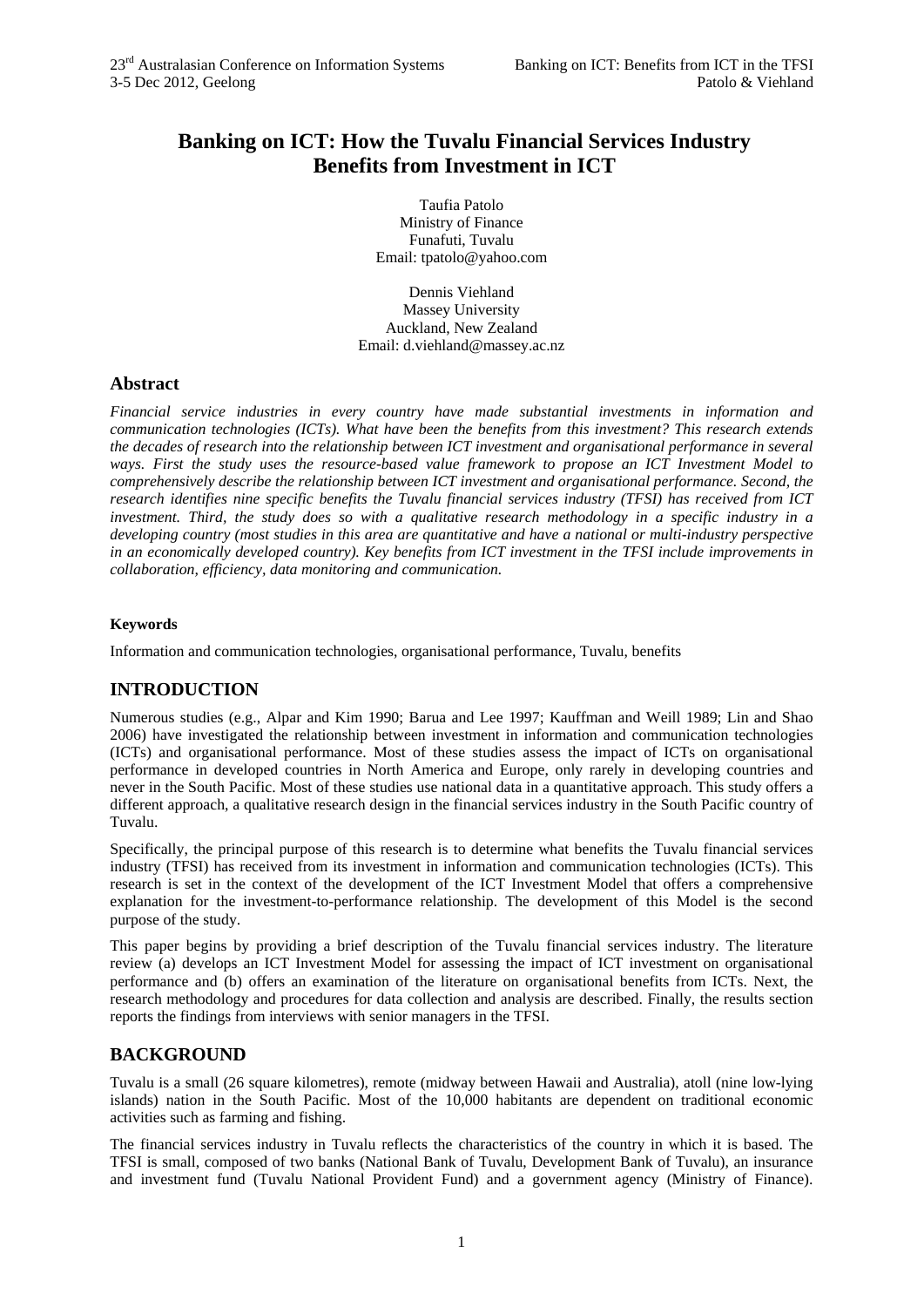Although 80% of all transactions between the financial institutions are electronic (National Bank of Tuvalu 2011), in the consumer market transactions are conducted by almost exclusively by cash or cheque.

Annual reports from the financial institutions show that capital investment in ICTs was approximately AUD\$120,000 in 2011. This is down slightly from previous years, mostly because of the impact of the global financial crisis. In interviews conducted for this study, this investment was determined to include desktop and laptop computers, accounting software and various management systems for loans and international banking. The TFSI also invests in network infrastructure, facilitated by major investments by the Ministry for Communication and Information Technology.

## **ICT INVESTMENT MODEL**

A review of the literature found a number of models that utilise the resource-based value (RBV) framework to investigate the relationship between ICT investment and organisation performance, either directly or implicitly. The RBV framework states that institutional resources are used to generate competitive advantage (the competitive advantage phase) and long-term increased organisational performance (the sustainability phase) (Wade and Hulland 2004). The framework links enterprise resources (in this study ICT investment) to improved organisational performance (in this study expressed as benefits) to enhance the long-range value of the firm.

Previous models that investigated this investment-to-performance relationship proposed that use of information systems (Lucas 1975), information technology (Lucas 1993), IT expenditure (Markus and Soh 1993) or IT investment (Trice and Treacy 1986; Weill 1992) led to positive changes in organisational performance. All models also included intervening variables such as IT management (Markus and Soh 1993), appropriate use and expenditure (Lucas 1993) and situational factors (Lucas 1975; Trice and Treacy 1986) that influenced this relationship, either positively or negatively. All models are linear, only Weill's 1992 model includes the suggestion that time lags and growth means that an iterative process for evaluating this relationship is required.

The ICT Investment Model proposed in this study is shown in Figure 1 and explained in the following paragraphs.



Figure 1: Model of the Relationship between ICT Investment and Organisational Performance

#### **Investment in ICT Capital and Staff**

Enterprises invest significant financial resources in ICTs in pursuit of improved organisational performance. Accordingly this Model begins with investment in ICTs and staff. Here ICTs include infrastructure (e.g., telecommunications networks), equipment (e.g. desktop computers, laptops) and software (e.g., business applications, databases). Consistent with the RBV framework (e.g., Barney 1991), the other key resource included here is the knowledge or expertise of ICT staff, both technical and managerial staff. Trice and Treacy (1986) explicitly included personnel as a variable affecting utilisation of resources and Markus and Soh (1993) included IT management as a variable in their model. Accordingly, ICT staff is embedded in this ICT Investment Model with ICT expenditures.

#### **Complementary Organisational Resources**

ICT investment rarely stands alone. The RBV framework explicitly includes capabilities that can be combined with ICT to generate competitive advantages (Barney 1991). Other studies also find existing organisational resources (Keen 1993), organisational infrastructure (Kettinger et al. 1994) and sustainable resources (Powell and Dent-Micallef 1997) are complementary resources that could enhance performance when combined with ICTs. In the ICT Investment Model, the descending lines show ICTs and complementary organisational resources join together to lead to changes in organisational performance.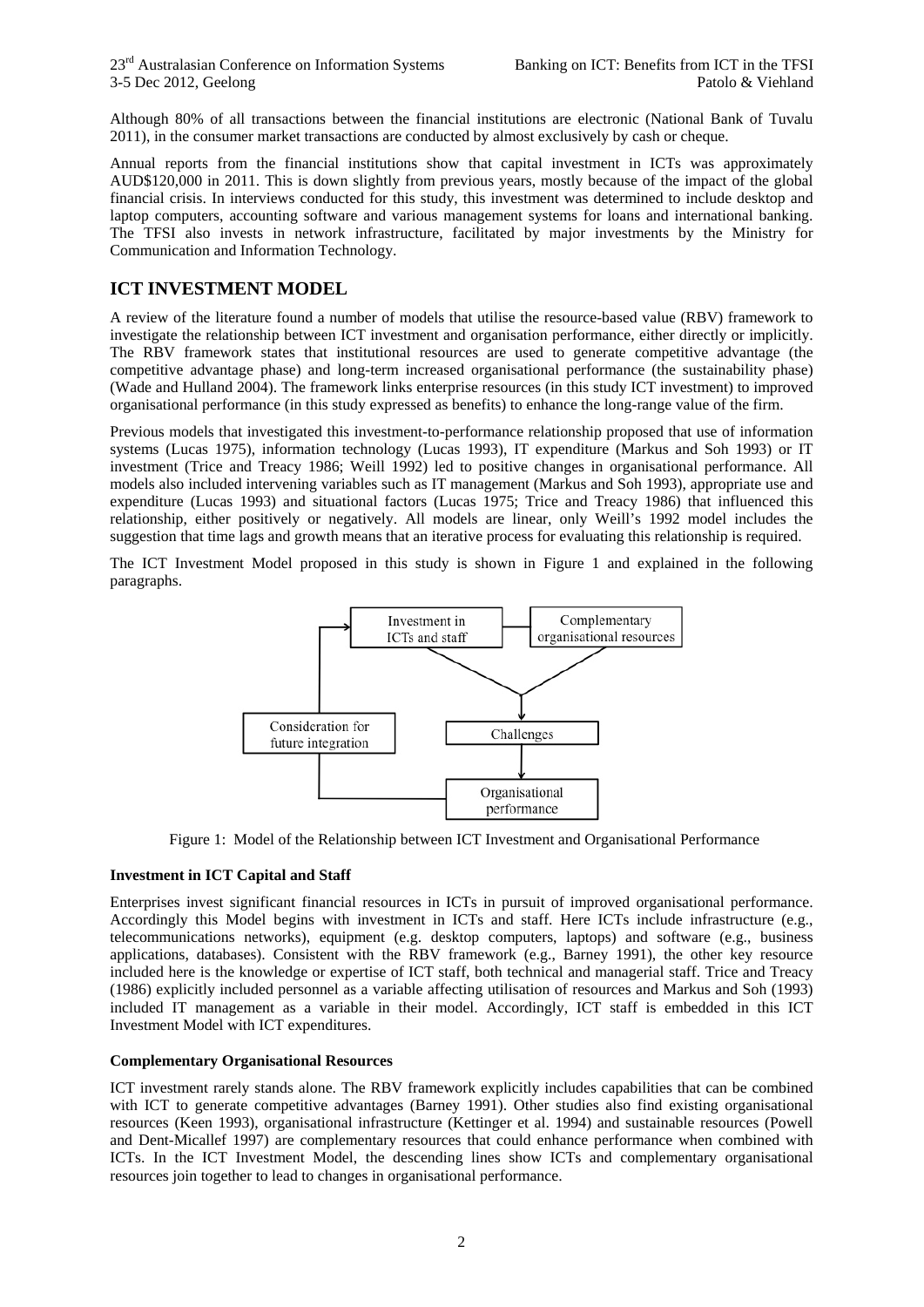Complementary organisational resources include both non-IT capital and non-IT employees such as policies or frameworks, suppliers, senior management commitment, organisational structure and users' satisfaction (Barney 1991). Although applying ICT tools with few additional resources for improved organisational performance is possible (McAfee 2002), the reality is that maximum benefit from ICT investment is often accompanied by other significant organisational resources.

#### **Challenges**

As noted above, previous models in the literature (e.g., Lucas 1975; Weill 1992) suggest intervening variables also influence the impact of ICTs investment on organisational performance, sometimes negatively. Challenges such as lack of IT personnel and high costs of technologies are common to many organisations (Weill 1992), as are limited budget and ineffective ICT utilisation (Trice and Treacy 1986). Accordingly, the ICT Investment Model includes the challenges that enterprises encounter that hinder the delivery of its services.

#### **Organisational Performance**

Perhaps the most important and complex component of the Model is organisational performance. RBV framework studies define this as improved performance achieved through competitive advantage. In the ICT Investment Model organisational performance is defined as both competitive advantage and organisational benefits. It is benefits that are the primary focus of this study and further elaborated on in the following section.

#### **Consideration for Future Integration**

To further sustain organisational improvement, existing ICTs must be integrated with new advances in technology for continuing success, acceptability and improved performance. This also completes the Model and initiates new investment for improving organisational performance.

#### **Model Flow**

Previous models that examined the investment-to-performance relationship are linear (e.g., Lucas 1993; Trice and Treacy 1986; Markus and Soh 1993). Weill's (1992) model included provisions for time lags and impact of previous investments in an iterative process. The ICT Investment Model utilises the outcome of the final component (consideration for future integration) as input to further ICT investment, thus completing the cycle in a recurring fashion. A cyclic model, not a linear one, is a distinctive contribution of this study.

In the research design discussed below, senior managers in the Tuvalu financial services industry were interviewed to collect data on all aspects of the ICT Investment Model. Space limitations prevent the presentation of all results in this paper. Instead, the focus of the research reported here is on the most important and, arguably, the most complex component – organisational performance. For the purposes of this study, organisational performance is defined as benefits the TFSI has received from ICT investment.

## **ORGANISATIONAL BENEFITS FROM ICT INVESTMENT**

An evaluation of the existing literature shows that there are numerous studies that have examined how organisations benefit from investment in ICTs. Table 1 lists these benefits and associated studies. These benefits form the basis for a key section of the interview questionnaire used to examine how the TFSI has benefitted from investment in ICTs and are briefly discussed in the following paragraphs.

ICT tools such as e-mail and video conferencing increase the communication capabilities of any organisation, more than solely face-to-face communication allows (Hiltz et al. 1986). ICTs link employees and enable them to communicate effectively either within or between different functions and divisions of the organisation. ICTs also allow increased collaboration between the organisation and its key stakeholders (e.g., customers, suppliers, partners), increasing online interdependencies and information accessibility (Edmondson and Moingeon 1998). Related benefits from using ICTs for communication and collaboration include increasing a person's self-esteem through experience sharing, feelings of commitment, feelings of organisational citizenship and shaping norms (DeSantics and Monge 1999; Hiltz et al 1986).

Acknowledging that human memory has always been quite fallible, the ability of an organisation to capture, codify, store and retrieve knowledge has been greatly facilitated by advanced ICTs (Davenport and Prusak 1997; Anand et al. 1998). ICT tools improve the initial base knowledge from employees and generate new skills and knowledge for all staff. However, ICT tools could also lead to information overload within an organisation (Wood-Harper et al. 1990) and sorting through a large amount of data can impede a manager's ability to make timely decisions (e.g., DeSantics and Monge 1999). Although efforts have been made to mitigate this downside, research for mitigating measures to negate the effect of information and data overload is needed (Davenport and Prusak 1997).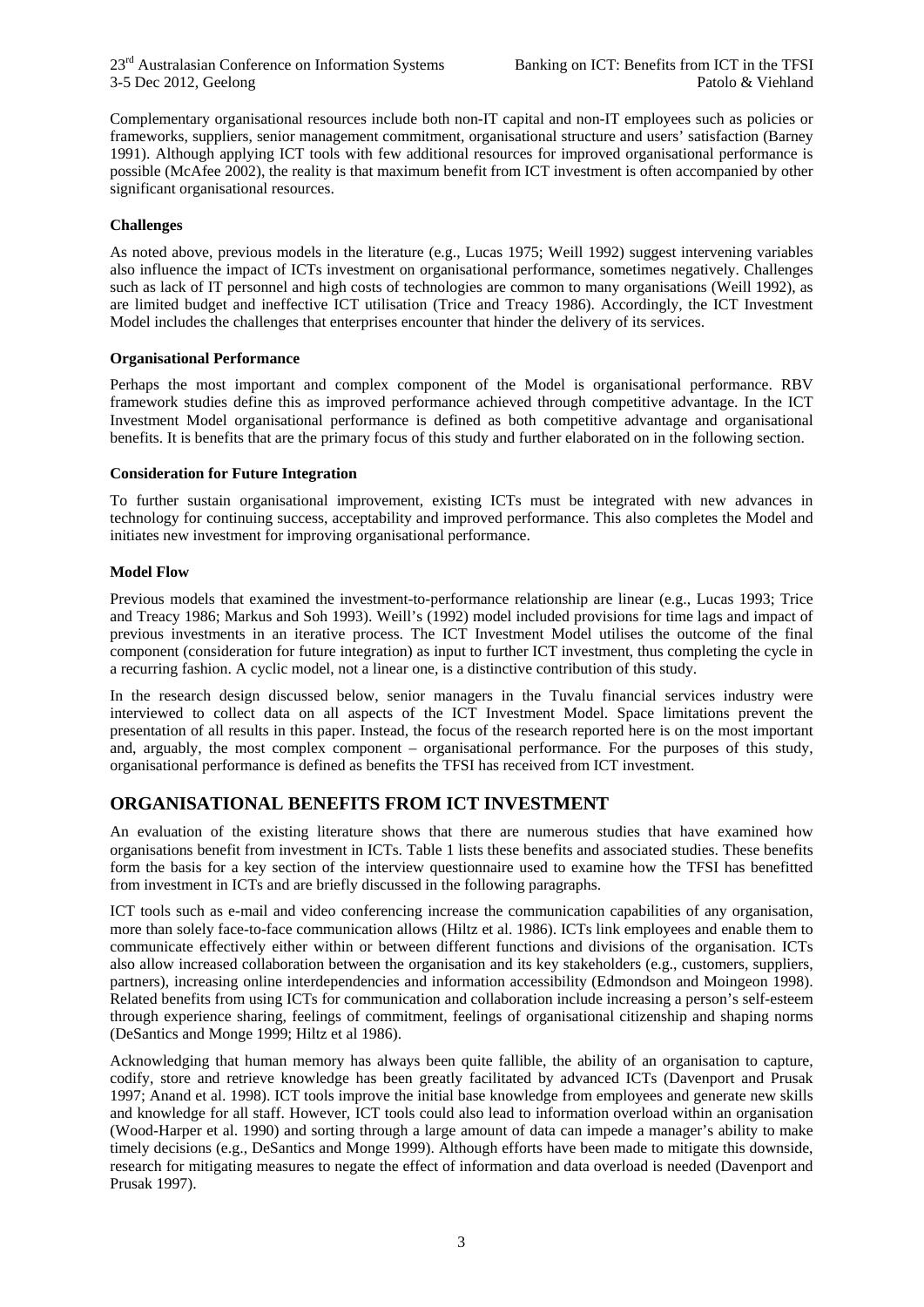| <b>Benefits</b>                                                             | <b>Studies</b>                                                                                                                                              |
|-----------------------------------------------------------------------------|-------------------------------------------------------------------------------------------------------------------------------------------------------------|
| Link employees to increase<br>communication and collaboration               | Barua et al. 1995; Davenport and Prusak 1997; DeSantics<br>and Monge 1999; Edmondson and Moingeon 1998; Hiltz et<br>al. 1986; Powell and Dent-Micallef 1997 |
| Codify knowledge base                                                       | Anand et al. 1998; Davenport and Prusak 1997; DeSantics<br>and Monge 1999                                                                                   |
| Increase boundary spanning                                                  | DeSantics and Monge 1999; Powell and Dent-Micallef<br>1997                                                                                                  |
| Exploit new work mode structures                                            | Davenport and Prusak 1997                                                                                                                                   |
| Promote efficiency                                                          | Barua et al. 1995; Davenport and Prusak 1997; Pickering<br>and King 1995; Powell and Dent-Micallef 1997                                                     |
| Promote innovation                                                          | Davenport and Prusak 1997; Dewett and Jones 2001; Ray<br>et al. 2005                                                                                        |
| Increase a person's cognitive skills                                        | Daft and Lewin 1993; Pavlou and El Sawy 2006                                                                                                                |
| Increase data capturing, integrity,<br>assimilating, storing and retrieving | Anand et al. 1998; Carr 2003; Chowdhury 2003; Davenport<br>and Prusak 1997                                                                                  |
| Reduce cost of communications                                               | Brynjolfsson and Hitt 1998; Chowdhury 2003                                                                                                                  |
| Improve staff training                                                      | DeSantics and Monge 1999                                                                                                                                    |
| Increase data analysis capability                                           | Brynjolfsson and Hitt 1998; Carr 2003; Chowdhury 2003                                                                                                       |
| Allow faster external environment<br>scanning and monitoring                | Pettigrew et al. 2001; Poole and Van de Ven 2004                                                                                                            |

Table 1. Benefits of Information and Communication Technologies on Organisational Performance

Video and audio media presented through ICTs allow organisations to exploit new work mode structures such as telework and virtual teams (Davenport and Prusak 1997).

ICTs create effective personal ties and potential synergies for the organisation through obtaining relevant technologies, industry best practice and proficient work associations (Pickering and King 1995), hence promoting overall business efficiency.

The role of ICT tools in promoting innovation within organisations has been widely recognised (e.g., Ray et al. 2005). Closely associated with innovation through ICTs are the person's cognitive and intrinsic motivation skills (Daft and Lewin 1993), which enable the potential for innovations to increase (Dewett and Jones 2001).

A consideration relevant for the current study is that although these studies concluded that organisations in developed countries generally received modest to substantial benefits from ICTs, there is no such evidence for developing countries (Pohjola 2001). As developing countries invest in ICT infrastructure it becomes an enabler of productivity and growth. Developing countries should not be isolating themselves from the changes occurring in the development of ICTs globally (Gholami et al. 2004), and so this is one of the motivations for this study.

## **RESEARCH DESIGN**

The focus of this research is on the how and why aspects of the relationship between ICT investment and organisational performance (e.g., how do institutions in the TFSI benefit from ICT investment?). In seeking answers to how and why questions, a qualitative research methodology emphasises words, not numerical data (Chan 2000) to allow the researcher to understand the participants' perceptions, motivations and concerns (Mangan, et al. 2004). Accordingly, a qualitative research methodology is considered the most suitable approach.

The interview is selected as the data collection method because it allows considerable flexibility for in-depth explanation in the data collection stage and insightful explanations in the data analysis stage. Furthermore, all interviews were conducted in person in Tuvalu. A face-to-face interview provides the opportunity to ask complex questions that would be difficult by email or telephone and allows the researcher to observe and note participants' reactions to the questions asked in their own environment (Neuman 2000). Finally, a semistructured interview format is adopted because it allows both flexibility in the questions asked (a structured interview does not) and ensures all key points are explored (which may not be the case in an unstructured interview).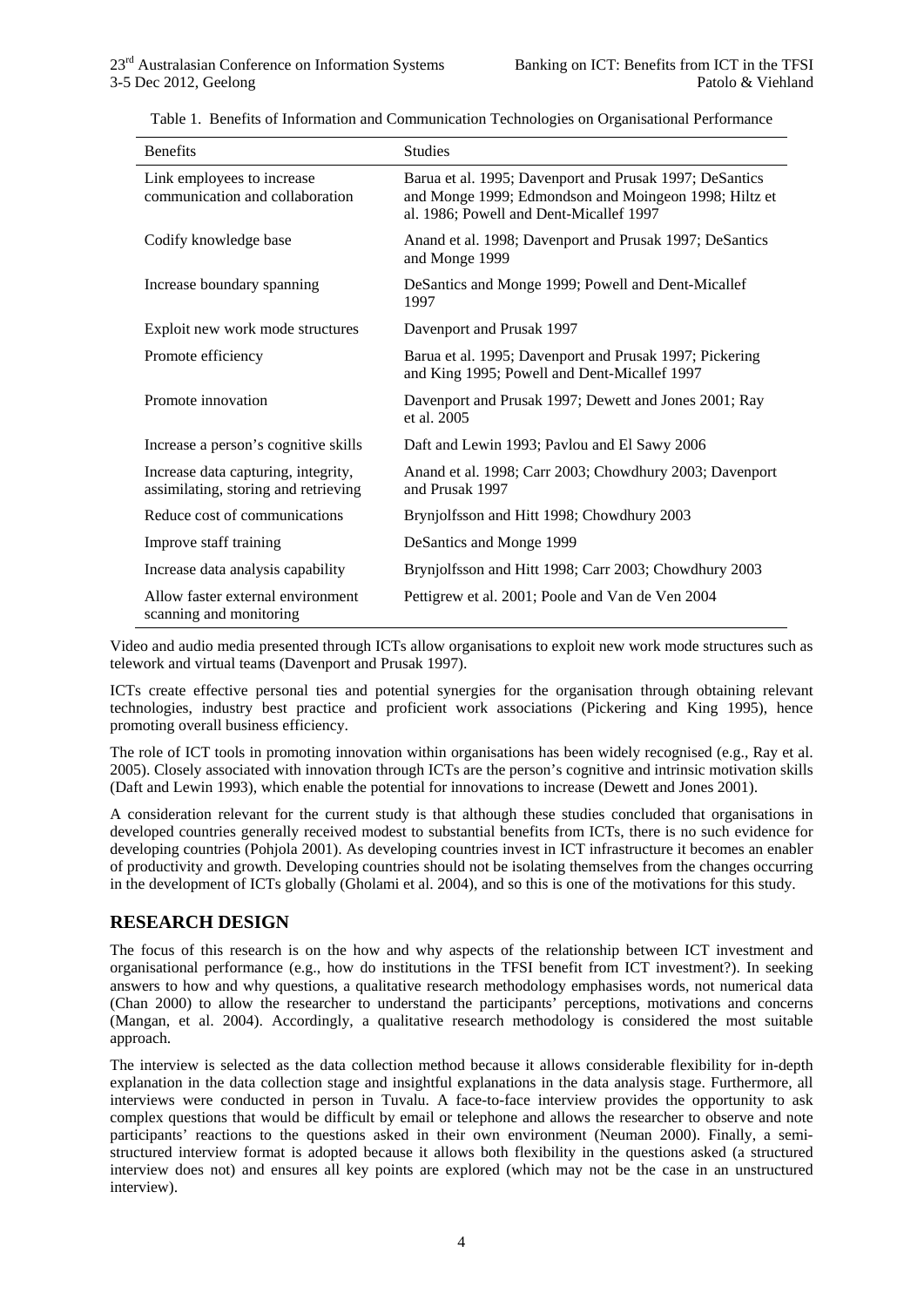Data collection occurred during April and May 2011. The interviews were mostly conducted in the participants' workplaces on Funafuti, the main island of Tuvalu. There were slight variations in length, but most interviews were 90 minutes. Following each interview, participants were given a small gift to thank them for their participation and later they were provided with a transcript and a request that they verify their comments and answer any unresolved questions.

Thematic analysis is the data analysis technique used in this study. Coding and data analysis according to themes, areas of similarities and contradictions was completed using NVivo, a data analysis software package for qualitative research.

#### **Research Participants**

The sampling frame for this study is all senior managers in the Tuvalu financial services industry. A random purposeful sampling strategy was deployed to select participants randomly, but also subject to their availability and demographic profile. Random purposeful sampling from a sampling frame ensures credibility in the results, but not necessarily a precise cross-population representation, as is the case with more rigorous sampling methods (Coyne 1997; Morrow 2005).

At the conclusion of participant identification and selection, the 18 participants represented the Ministry of Finance (6 participants), the National Bank of Tuvalu (5), the Tuvalu National Provident Fund (4) and the Development Bank of Tuvalu (3). Most participants were not directly involved with delivering ICT services, but a few ICT managers were interviewed in order to include their perspectives in the results.

The participants in this study are older (61% over the age of 40), predominately male (61% men) and better educated (82% have tertiary education degrees) than residents of the country of Tuvalu. However, the interview panel is considered to be generally representative of the TFSI (e.g., 66% of employees in the TFSI are male) and especially representative of the senior management team of banks and other institutions in the TFSI.

## **ORGANISATIONAL BENEFITS FROM ICTs IN THE TFSI**

This section reports the results of the study. In face-to-face, semi-structured interviews, the 18 participants were asked to identify, rate and discuss benefits the Tuvalu financial services industry has received from its investment in information and communication technologies. Participants were provided with a "starter list" of potential benefits as identified in the literature (see Table 1) and asked to rate each benefit on a five-point Likert scale: very high – high – average – low – very low. The use of a Likert scale in the interviews was a quantitative aspect in this mostly qualitative study to bring a focus to the interview, and this exercise was followed by extensive verbal discussion of the reasons for the participants' rating as well as identification of additional benefits not found in the literature.

Benefits that failed to achieve majority support (10 or more participants) in the high/very high category were not considered significant enough to include in the results. Nine specific organisational benefits (and a tenth overall assessment of benefits) were identified and are shown in ranked order in Table 2. The following subsections discuss each of them, illuminated with comments from the participants.

| Very low<br>and low | Average        | High and<br>very high | TFSI Benefits from ICT Investment                     |
|---------------------|----------------|-----------------------|-------------------------------------------------------|
|                     |                | 17                    | Increase of collaboration level amongst institutions  |
|                     |                | 17                    | Increase in efficiency                                |
|                     | $\mathfrak{D}$ | 16                    | Better monitoring of data and information             |
|                     |                | 16                    | Better communication channel                          |
| 1                   | 2              | 15                    | Increase in data analysis capacity                    |
| 1                   | 3              | 14                    | Increase in reporting capacity                        |
| 2                   | 2              | 14                    | Increase in competitive advantage for the TFSI        |
| 5                   | $\mathfrak{D}$ | 11                    | Increase in customer service delivery                 |
| 7                   |                | 10                    | Increase in staff training and personnel productivity |
|                     |                | 16                    | Overall increase in performance in the TFSI           |

Table 2. Benefits from Investment in ICTs in the Tuvalu Financial Services Industry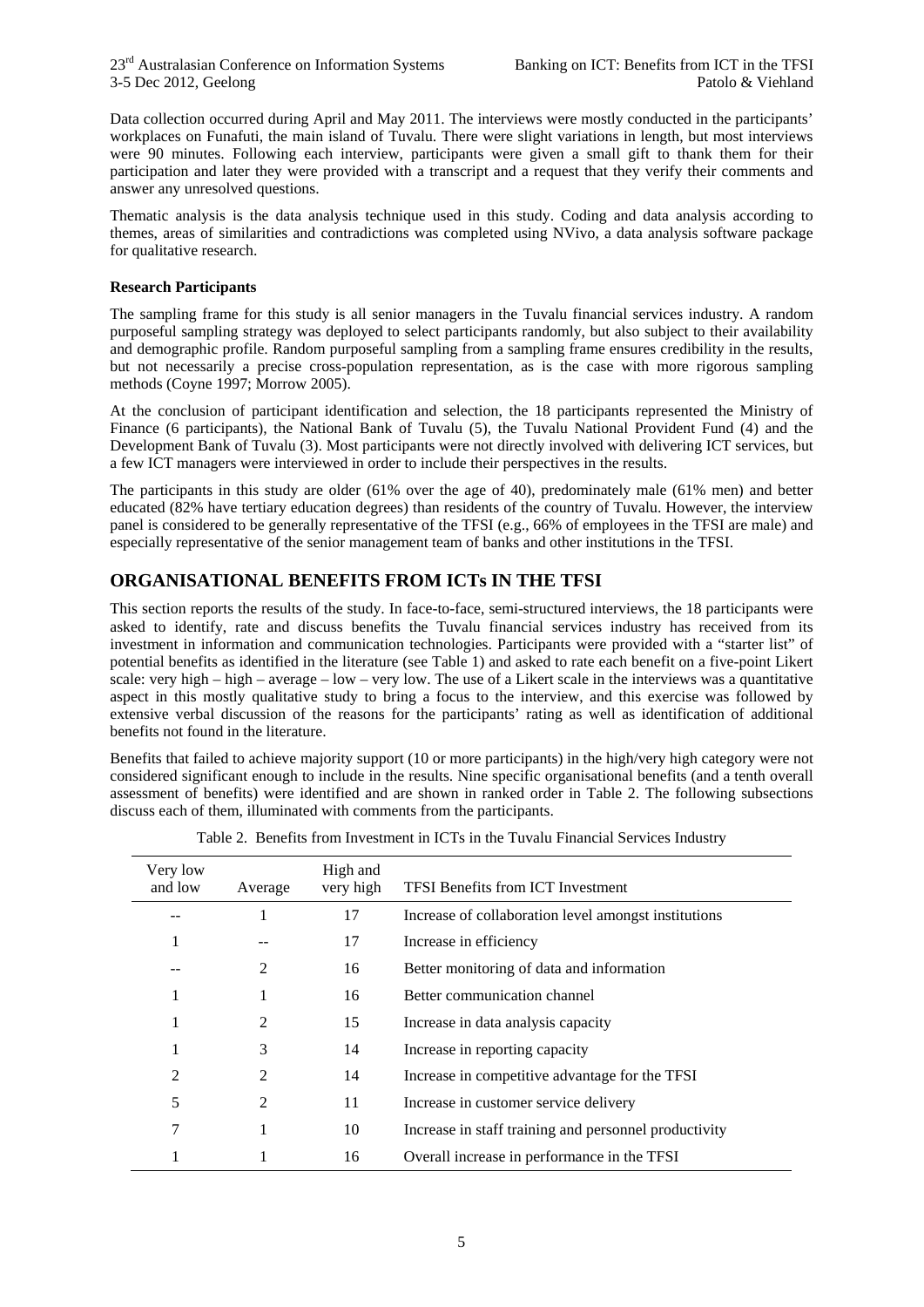#### **Increase of Collaboration Level Amongst Institutions**

The use of ICT to increase collaboration amongst the four institutions and outside agencies was identified as the top benefit. Seventeen of the 18 participants rated it as high/very high and none of the participants rated this benefit as either very low or low. These TFSI managers commented that prior to the introduction of financial accounting software packages, the Internet and mobile phone, it was very difficult for different financial institutions in Tuvalu to share data and ideas amongst themselves. Participant 8 (P8) highlighted this by commenting: "To be frank, we could not collaborate effectively with other financial service providers without ICTs. If there were no ICTs, there would be no collaboration amongst different financial institutions."

#### **Increase in Efficiency**

The second top-ranking benefit of ICTs is an increase in efficiency within the industry's overall operations. TFSI managers cited automation of branch and bank office functions, delivery of training exercises, preparation of efficient work plans and transaction tracking as examples.

Participants agreed that as a result of using ICT tools, employees of the industry are able to execute tasks and deliver final outcomes at a much higher level of efficiency in terms of costs, quality and timeliness that, in turn, positively influences performance.

#### **Better Monitoring of Data and Information**

Participants believe that with new advanced computerised systems, financial institutions are able to monitor multiple data streams more effectively and accurately. Among the key outcomes cited here was better monitoring of data that translates into improved responses to stakeholders. According to P11: "The use of computers and the Internet by our office have improved the level of data monitoring and has eventually translated into more accurate, complete and timely delivery of financial statements."

#### **Better Communication Level**

Sixteen participants considered ICT tools such as mobile phones and the Internet to have positively influenced the way the TFSI communicates with its customers, both domestic and overseas. The thematic analysis found this was mentioned several times in several places – for example P13 cited the example that better communication channels facilitated by ICTs has reduced the number of clients with unpaid loans: "The number of customers with outstanding loans has reduced significantly since the installation of our office Internet on the outer islands. I personally think that the constant communication with customers has obviously paid dividends in terms of their repayments being honoured on a continuous basis."

#### **Increase in Data Analysis Capability**

An increase in data analysis capability was rated high/very high by 15 of the 18 participants. Participant 5 commented: "Well, I honestly think that the accuracy, relevance and timeliness of data analysis presented to the management and Board of Directors has improved significantly since the installation of our office computerised accounting software package." Discussion of this benefit with P3 and P17 revealed that faster and more accurate calculation of statements of financial performance and/or financial position lead to other indirect organisational benefits such as financial stability of the firm.

#### **Increase in Reporting Capability**

ICT tools, especially accounting software and financial management systems, enable institutions in the TFSI to easily prepare and submit timely and accurate financial reports. For example, prior to the introduction of computerised accounting software packages, reports to external authorities had to be prepared manually and often these reports were delayed, incomplete and inaccurate. Additionally, P2, one of the IT participants, cited the use of ICTs to monitor and report on internal performance and productivity measures such as ad-hoc management reports, downtime reports and call centre statistics.

#### **Increase in Competitive Advantage for TFSI**

Obviously, acquisition of competitive advantage is a key aspect of improved organisational performance – considered the second element in the organisational performance component of the ICT Investment Model – and several participants in this study raised it as a key benefit from the deployment of ICT tools, and so it has been added to this list of benefits. Participants felt that ICTs have raised the competitiveness of the industry to such an extent that it is more competitive both domestically and regionally. The loan management system developed by the Tuvalu Provident Fund was cited as an example (P5): "Absolutely, from the use of ICT tools our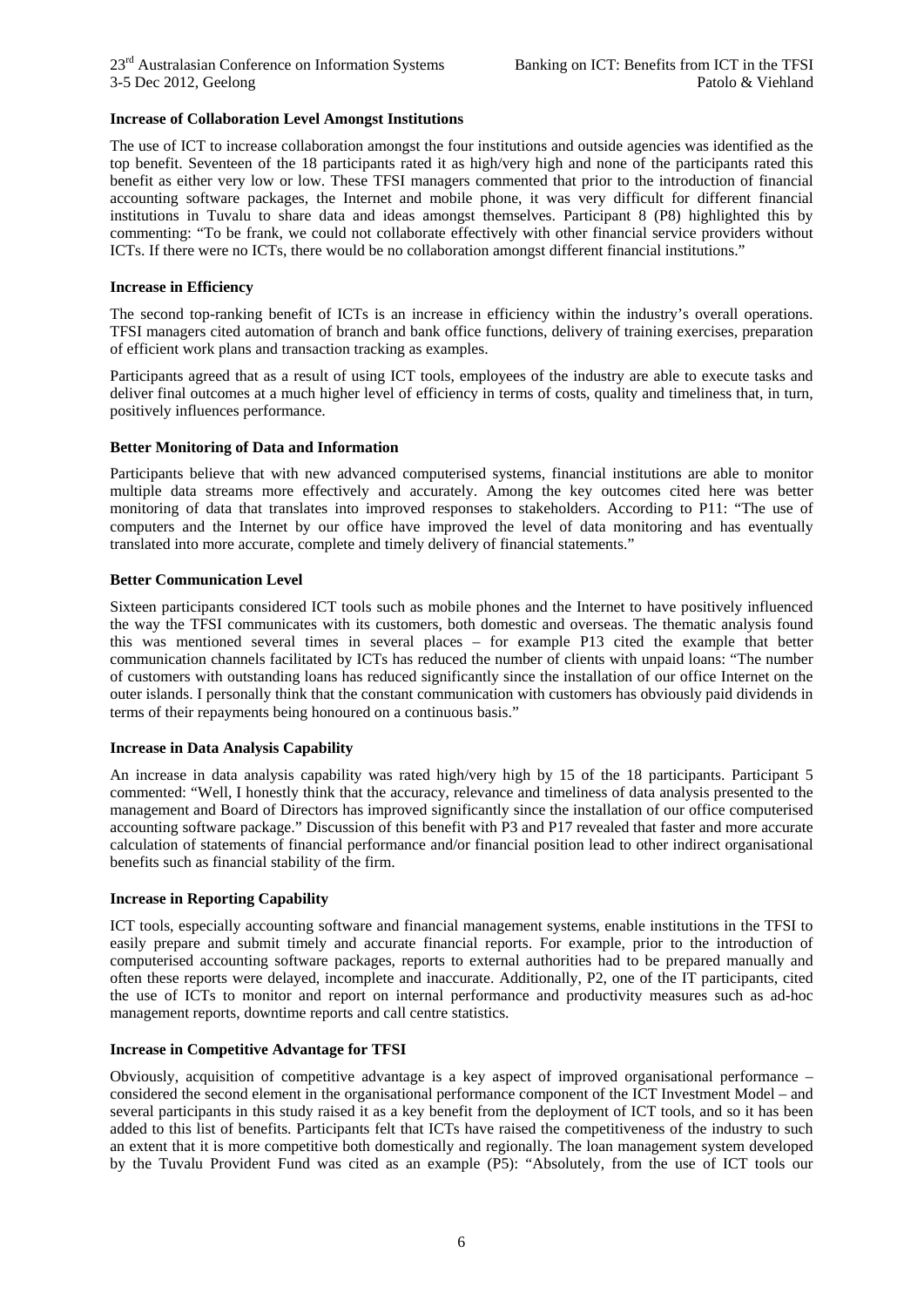organisation is now able to compete with other regional financial industries in terms of knowledge, skills and expertise on certain systems."

The use of ICT tools for competitive advantage has unfulfilled potential, according to some participants. For example, P3 comments: "To be frank, I think most ICTs within the TFSI remain under-utilised to their full potential and therefore have not fully impacted on the competitiveness of the industry. As much as we love to say how ICTs have created a level of competitiveness within the industry, the fact remains that creating competitiveness from ICTs requires more time and effort." This perspective could account for the relatively low ranking of this benefit (see Table 2).

#### **Increase in Customer Service Delivery**

Customer services enhanced by ICTs in the TFSI include account enquiries, customer statements and customer relationship management. TFSI managers feel that ICT tools enhance delivery of these services to customers, which then reflects improved customer satisfaction for these key stakeholders. The staff's ability to deliver different loan products has also been improved, according to P9: "The officers who deal with customers have the confidence and relationship to promote and deliver financial products in a more positive, accurate and accessible channel."

A positive impact for customer service delivery was not a universal perspective. A number of participants rated this benefit as low/very low (5 participants; 28%). Between 78-94% (14-17 participants) had rated the previous benefits as high/very high, but only 6% (11 participants) rated customer service delivery as high/very high. Several participants attributed this to the difficulties in connecting to the Internet. For example, P8 commented: "It's a pity that the Internet and phone line connections to the outer islands are not sustained in order for the TFSI to deliver an undisrupted level of customer service."

#### **Increase in Staff Training and Personnel Productivity**

The tenth and final benefit to garner majority support from the TFSI managers was staff training and ensuing productivity. Ten participants (56%) rated this benefit as high/very high and seven participants (39%) rated it as low/very low. According to the participants, this placement may reflect a lack of formalised training programmes, more than the role of ICTs in delivery of training programmes. As P12 stated: "I think the inexistence of on-going long-term training plan for staff prevents them from improving their level of productivity. We have been relying on government to provide formal training opportunities for staff, but these have proved unsuccessful as some of the staff have not been exposed to formal training since leaving secondary school."

#### **Overall Increase of Performance in the TFSI**

The final question in this portion of the interview asked participants to rate and comment on the overall impact of ICT investment on organisational performance in the financial services industry as a whole. Of the 18 participants, 16 managers (89%) rated overall improvement of performance as high/very high, and the comments support this. According to P4: "I totally agree that ICTs have been the catalyst for the improved performances of the financial industry over the past ten to twenty years. I would say that ICTs coupled with additional capital injections were obviously key factors for the industry to improve performance." Similarly, P15 commented: "I think the introduction of various ICT tools into the Tuvalu financial services industry has indeed fully revolutionised the who industry mandates, morale and, of course, raised dramatically the performance of the financial industry."

The conclusion drawn from the quantitative ratings and the qualitative analysis presented in this section is that there have been a number of positive outcomes for the Tuvalu financial services industry due to the investment in ICTs. Seven of the nine individual benefits were strongly supported as benefiting from ICT investment, as was the overall increase.

## **THE ICT INVESTMENT MODEL FOR THE TFSI**

As noted earlier in this paper, a full investigation of all components of the ICT Investment Model was completed in the course of the research in Tuvalu. The results for benefits, the key aspect of measuring organisational performance, have been reported here. Space limitations prevent the reporting of complementary organisational resources, challenges and considerations for future integration here.

A partly expanded version of the ICT Investment Model introduced earlier is shown in Figure 2. In this version of the Model the seven key benefits identified in the previous section are shown as making a significant contribution to organisational performance.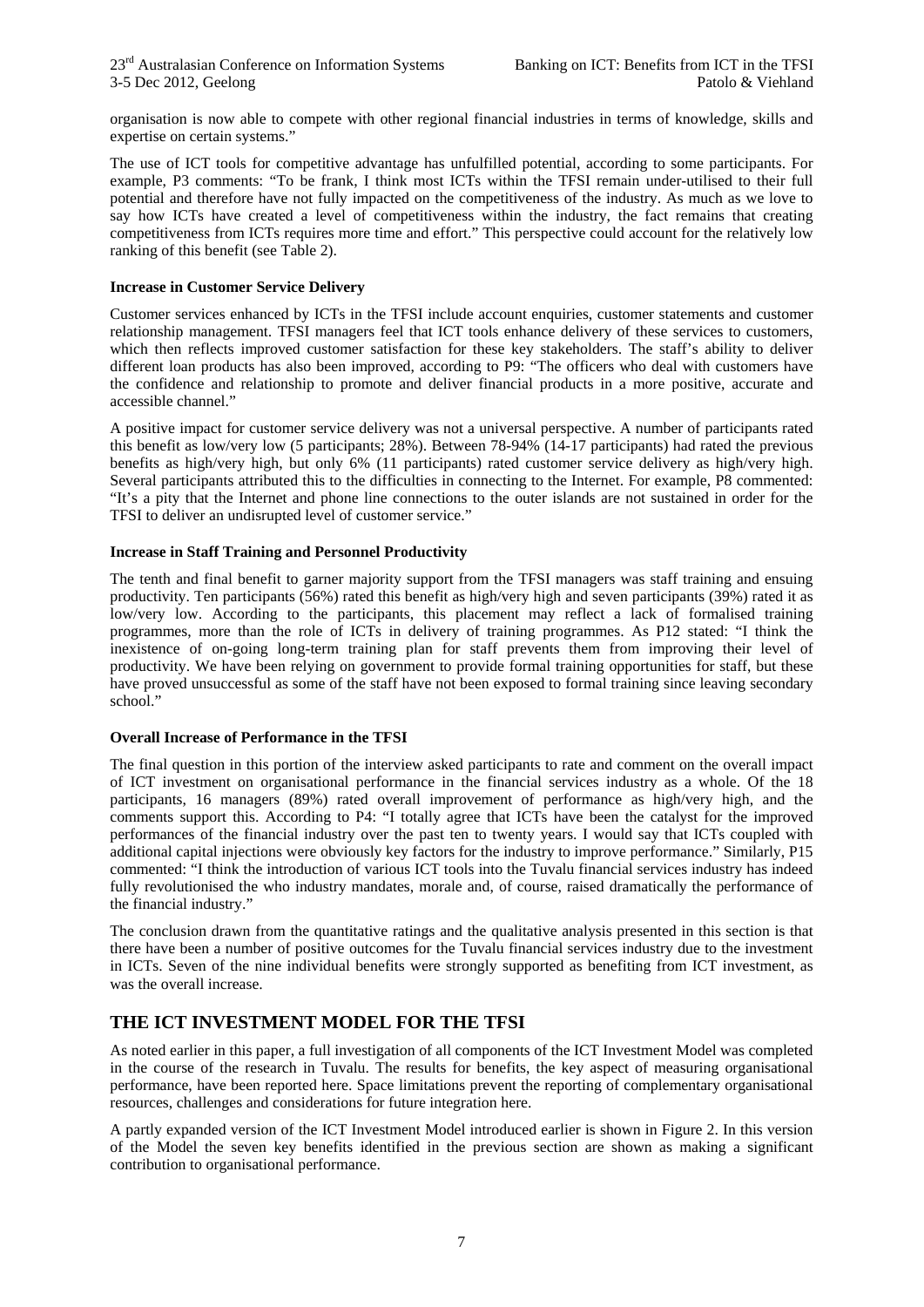

Figure 2: Organisational Benefits Contributing to Organisational Performance in the TFSI

#### **DISCUSSION AND CONCLUSION**

The principal purpose of this research is to examine how the Tuvalu financial services industry (TFSI) has benefited from its investment in information and communication technologies (ICTs). First, an ICT Investment Model, based on the resource-based value framework, was derived from the literature. Second, nine specific benefits were identified by a majority of the senior managers in the Tuvalu financial services industry as contributing to improved organisational performance from the investment in ICTs (see Table 2). Additionally, 16 of the 18 managers rated the overall improvement in organisational performance as high or very high.

#### **REFERENCES**

- Alpar, P. and Kim, M. 1990. "A Microeconomic Approach to the Measurement of Information Technology Value," *Journal of Management Information Systems* (7), pp 55-69.
- Anand, V., Manz, C.C. and Glick, W.H. 1998. "An Organizational Memory Approach to Information Management," *The Academy of Management Review* (23:4), pp 796-809.
- Barney, J.B. 1991. "Firm Resources and Sustained Competitive Advantage," *Journal of Management* (17:1), pp 99-120.
- Barua, A. and Lee, B. 1997. "The Information Productivity Paradox Revisited: A Theoretical and Empirical Investigation in the Manufacturing Sector," *International Journal of Flexible Manufacturing Systems* (9), pp 145-166.
- Barua, A., Kriebel, C. and Mukhopadhyay, T. 1995. "Information Technologies and Business Value: An Analytic and Empirical Investigation," *Information Systems Research* (6:1), pp 3-23.
- Brynjolfsson, E. and Hitt, L.M. 1998. "Beyond the Productivity Paradox," *Communications of the ACM* (41:8), pp 49-55.
- Carr, N.G. 2003. "IT Doesn't Matter," *Harvard Business Review* (81:5), May, pp 5-12.
- Chan, Y.E. 2000. "IT Value: The Great Divide Between Qualitative and Quantitative and Individual and Organizational Measures," *Journal of Management Information Systems* (16:4), pp 225-261.
- Chowdhury, A. 2003. "Information Technology and Productivity, Payoff in the Banking Industry: Evidence from the Emerging Markets," *Journal of International Development* (15), pp 693-708.
- Coyne, I.T. 1997. "Sampling in Qualitative Research. Purposeful and Theoretical Sampling; Merging or Clear Boundaries?" *Journal of Advanced Nursing* (26:3), pp 623-630.
- Daft, R.L. and Lewin, A.Y. 1993. "Where are the Theories for the 'New' Organizational Forms? An Editorial Essay," *Organization Science* (4:4), pp i-vi.
- Davenport, T.H. and Prusak, L. 1997. *Information Ecology: Mastering the Information and Knowledge Environment.* USA: Oxford University Press.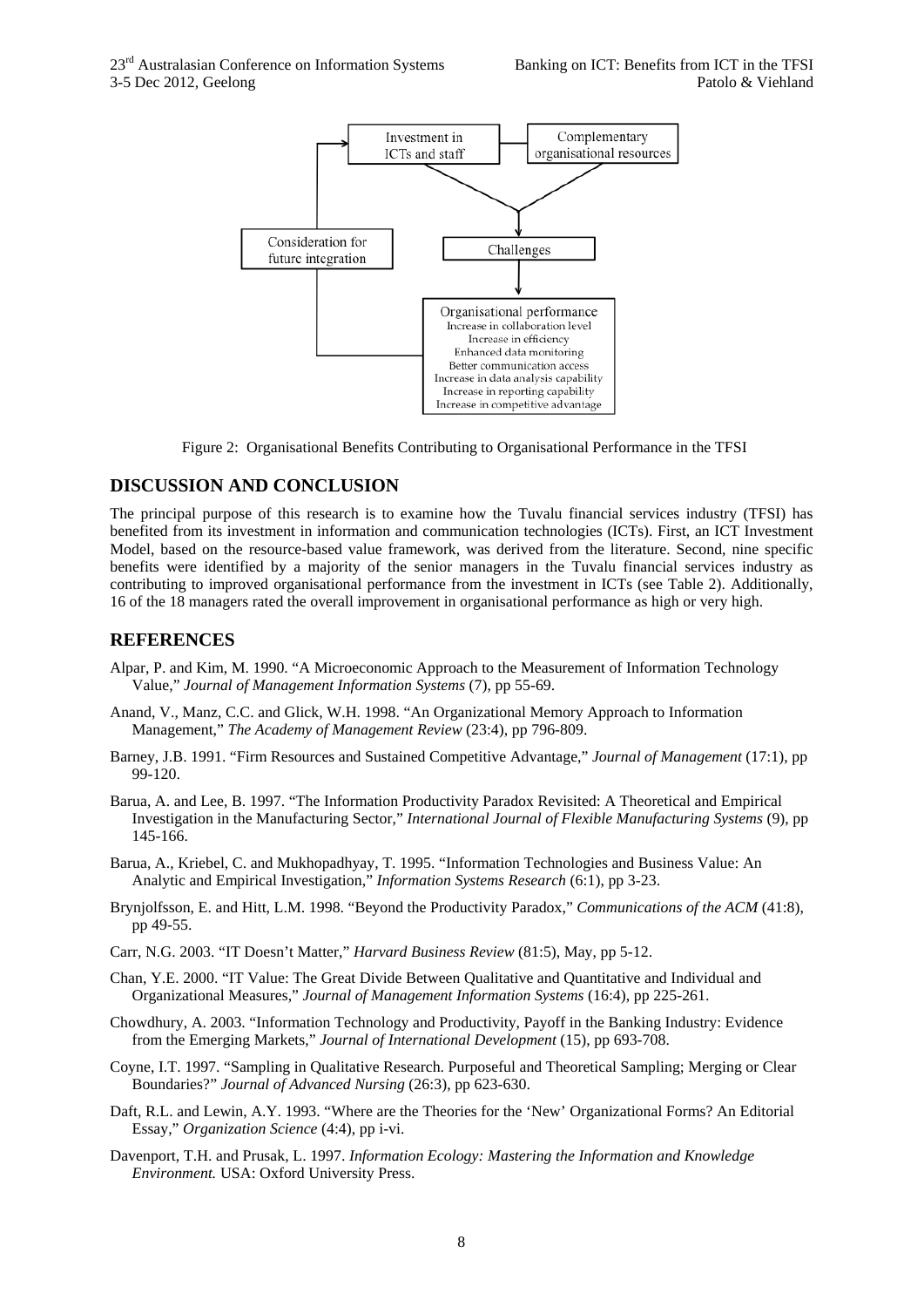- DeSantics, G. and Monge, P. 1999. "Introduction to the Special Issue: Communication Processes for Virtual Organizations," *Organization Science* (10:6), pp 693-703.
- Dewett, T. and Jones, G.R. 2001. "The Role of Information Technology in the Organization: A Review, Model, and Assessment," *Journal of Management* (27:3), pp 313-346.
- Edmondson, A. and Moingeon, B. 1998. "From Organizational Learning to the Learning Organization," *Management Learning* (29:1), pp 5-20.
- Gholami, R., Moshiri, S. and Lee, S.Y.T. 2004. "ICT and the Productivity of the Manufacturing Industries in Iran," *The Electronic Journal of Information Systems in Developing Countries* (19:10), pp 22-26.
- Hiltz, S.R., Johnson, K. and Turoff, M. 1986. "Experiments in Group Decision Making Communication Process and Outcome in Face-to-Face versus Computerized Conferences," *Human Communication Research* (13:2), pp 225-252.
- Kauffman, R.J. and Weill, P. 1989. "An Evaluative Framework for Research on the Performance Effects of Information Technology Investment," in *Proceedings of the Tenth International Conference on Information Systems*, J.I. DeGross, J.C. Henderson and B.R. Konsynski (eds.), Boston, Massachusetts, pp 377-388.
- Keen, P.G.W. 1993. "Information Technology and the Management Difference: A Fusion Map," *IBM Systems Journal* (32:1), pp 17-39.
- Kettinger, W., Grover, V., Guha, S, J. and Segars, A.H. 1994. Strategic Information Systems Revisited: A Study in Sustainability and Performance," *MIS Quarterly* (18:1), pp 31-58.
- Lin, W.T. and Shao, B.B.M. 2006. "The Business Value of Information Technology and Inputs Substitution: The Productivity Paradox Revisited," *Decision Support Systems* (42:2), pp 493-507.
- Lucas, H.C.J. 1975. "Performance and Use of an Information System," *Management Science* (21:8), pp 908- 919.
- Lucas, H.C. 1993. "The Business Value of Information Technology: A Historical Perspective and Thoughts for Future Research," in *Strategic Information Technology Management: Perspectives on Organizational Growth and Competitive Advantage,* R.D. Banker, R.J. Kauffman and M.A. Mahmood (eds.), Harrisburg, PA: Idea Group Publishing, pp. 127-139.
- Mangan, J., Lalwani, C. and Gardner, B. 2004. "Combining Quantitative and Qualitative Methodologies in Logistics Research," *International Journal of Physical Distribution and Logistics Management* (34:7), pp 565-578.
- Markus, M.L. and Soh, C. 1993. "Banking on Information Technology: Converting IT Spending into Firm Performance," in *Strategic Information Technology Management: Perspectives on Organizational Growth and Competitive Advantage,* R.D. Banker, R.J. Kauffman and M.A. Mahmood (eds.), Harrisburg, PA: Idea Group Publishing, pp 375-403.
- McAfee, A. 2002. "The Impact of Enterprise Information Technology Adoption on Operational Performance: An Empirical Investigation," *Production and Operations Management* (11:1), pp 33-53.
- Morrow, S.L. 2005. "Quality and Trustworthiness in Qualitative Research in Counseling Psychology," *Journal of Counselling Psychology* (52:2), pp 250-260.
- National Bank of Tuvalu. 2011. *Annual Reports for the National Bank of Tuvalu* (2006 2010). Funafuti, Tuvalu: Solomona.
- Neuman, W.L. 2000. *Social Research Methods: Qualitative and Quantitative Approaches* (4th ed.). Boston, MA: Allyn and Bacon.
- Pavlou, P.A. and El Sawy, O.A. 2006. "From IT Leveraging Competence to Competitive Advantage in Turbulent Environments: The Case of New Product Development," *Information Systems Research* (17:3), pp 198-227.
- Pickering, J.M. and King, J.L. 1995. "Hardwiring Weak Ties: Interorganizational Computer-mediated Communication, Occupational Communities and Organizational Change," *Organization Science* (6:4), pp 479-486.
- Pettigrew, A.M., Woodman, R.W. and Cameron, K.S. 2001. "Studying Organizational Change and Development: Challenges for Future Research," *The Academy of Management Journal* (44:4), pp 697-713.
- Pohjola, M. 2001. *Information Technology and Economic Growth: A Cross-Country Analysis*. Cambridge: Oxford University Press.